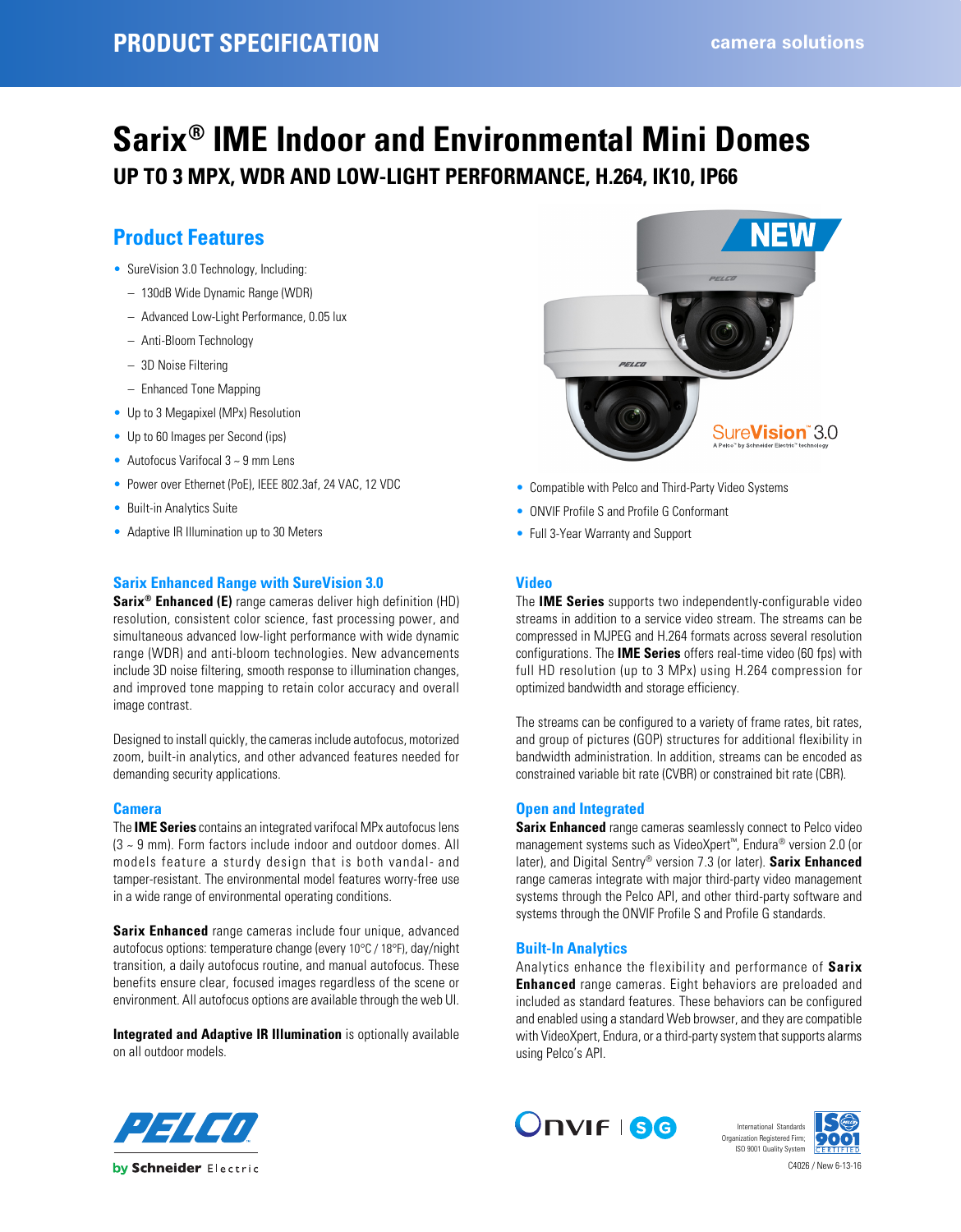#### **Convenient Power**

**Sarix Enhanced** range cameras are designed with Power over Ethernet (PoE) 24 VAC and 12 VDC to reduce costs and simplify planning, wiring, and installation. PoE functionality works with PoEenabled network switches or power injectors, eliminating the need for separate power supplies and cabling, and increasing camera fail safety through an uninterruptable power supply (UPS).

#### **ANALYTICS**

**Sarix Enhanced** range cameras includes eight user-configurable behaviors. The camera is capable of running up to two behaviors at the same time.

For each behavior, you can create several custom profiles that contain different camera settings. With these profiles, you can set up different scenarios for the behavior, which will automatically detect and trigger alarms when specific activity is detected.

Analytics are configured and enabled using a standard Web browser, and behavior alarms are compatible with VideoXpert or a third-party system that supports Pelco's API system.

Analytics behaviors can be scheduled to work during a certain time or condition. For example, during the day, a camera can be configured with Object Counting to count the number of people that enter a lobby door. At night, the operator can change the profile to Camera Sabotage to trigger an alarm if a camera is moved or obstructed. Available behaviors include:

- **Abandoned Object:** Detects objects placed within a defined zone and triggers an alarm if the object remains in the zone unattended. An airport terminal is a typical installation for this behavior. This behavior can also detect objects left behind at an ATM, signaling possible card skimming.
- **Intrusion Detection:** Detects and tracks objects that enter a scene and then triggers an alarm when the objects enter a user-defined zone. This behavior is primarily used in outdoor environments with light traffic to reduce the number of false alarms caused by environmental changes.
- **Camera Sabotage:** Detects contrast changes in the field of view. An alarm is triggered if the lens is obstructed by spray paint, a cloth, or a lens cap. Any unauthorized repositioning of the camera also triggers an alarm.
- **Wrong Direction:** Generates an alarm in a high traffic area when a person or object moves in a specified direction. Typical installations for this behavior include an airport gate or tunnel where cameras can detect objects moving in the opposite direction of the normal flow of traffic or an individual entering through an exit door.
- **Loitering Detection:** Identifies when people or vehicles remain in a defined zone too long. This behavior is effective in real-time notification of suspicious behavior around ATMs, stairwells, and school grounds.
- **Object Counting:** Counts the number of objects that cross a defined line. This behavior can be used to count the number of people at a store entrance/exit or inside a store where the traffic is light. This behavior is based on tracking and does not count people in a crowded setting.
- **Object Removal:** Triggers an alarm if an object is removed from a user-defined zone. This behavior is ideal for customers who want to detect the removal of high value objects, such as a painting from a wall or a statue from a pedestal.
- **Stopped Vehicle:** Detects vehicles stopped near a sensitive area longer than the user-defined time allows. This behavior is ideal for airport curbside drop-offs, parking enforcement, suspicious parking, traffic lane breakdowns, and vehicles waiting at gates.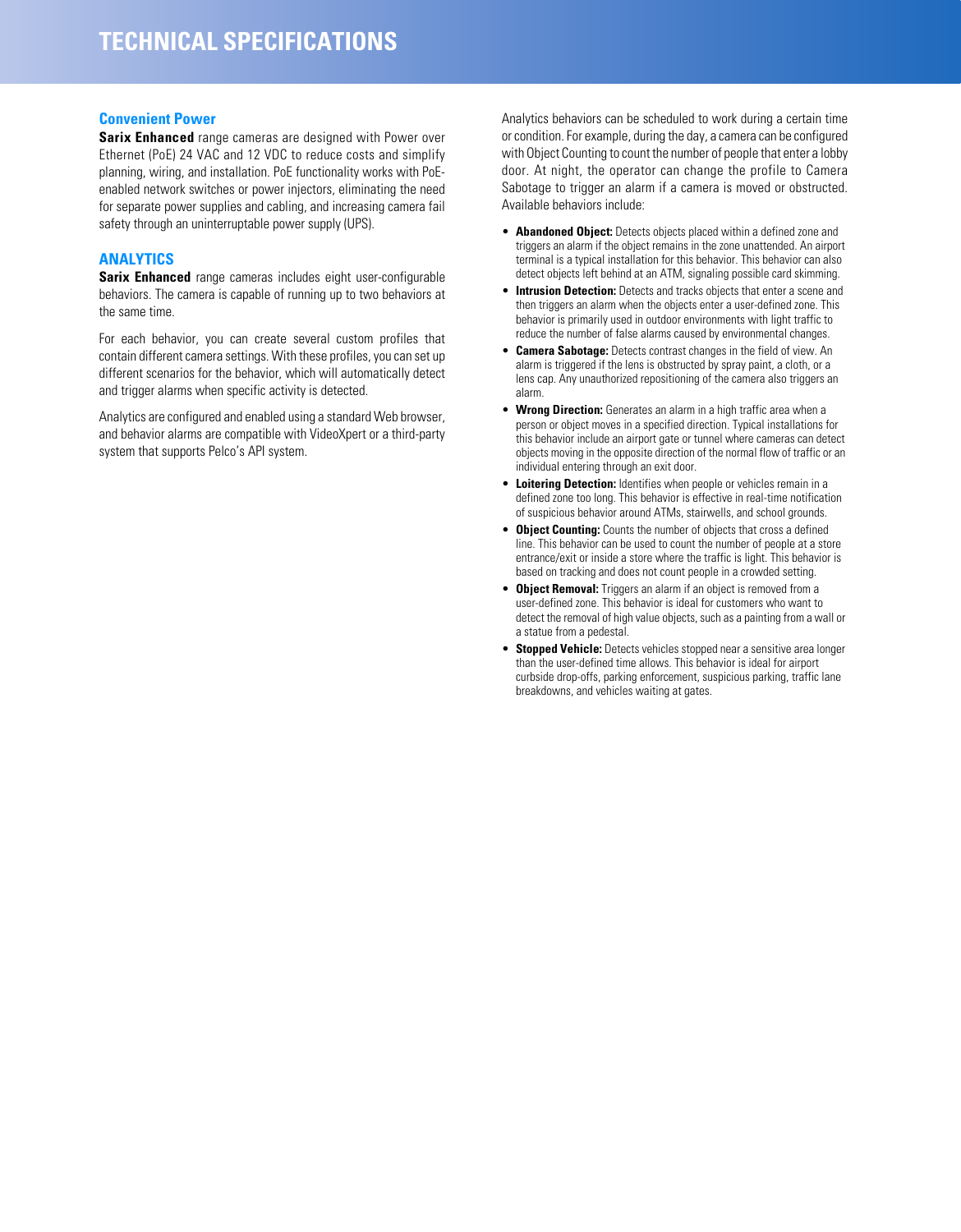#### **COMPONENT FEATURES**

VALUES IN PARENTHESES ARE INCHES; ALL OTHERS ARE CENTIMETERS.



#### **CAMERA**

Imaging Device 1/2.8-inch Imager Type CMOS Imager Readout Progressive scan Highest Resolution<br>3 MPx 3 MPx 2048 x 1536<br>2 MPx 1920 x 1080 1.3 MPx 1280 x 960 Signal-to-Noise Ratio >60 dB Wide Dynamic Range 130 dB White Balance Range 2,000 $^{\circ}$  to 10,000 $^{\circ}$ K<br>Sensitivity 3 ~ 9 mm  $f/1.3; 2,850^{\circ}$ K; SNR Color (33 ms) 0.050 lux Color (500 ms) 0.003 lux<br>
Mono (33 ms) 0.050 lux Mono (33 ms) 0.050 lux<br>Mono (500 ms) 0.005 lux Mono  $(500 \text{ ms})$ Day/Night Capabilities Yes<br>Mechanical IR Cut Filter Yes

1920 x 1080 Electronic Shutter Range 1/20000 sec (or faster) to 2 sec f/1.3; 2,850°K; SNR >20 dB<br>0.050 lux Yes, (ON/OFF/AUTO selectable), with different set points on lux Adaptive IR Illumination 850nm wavelength, maximum distance of 30 meters (100 feet) IR illumination at 0 lux

#### **LENS**

```
Lens Type Built-in; varifocal
Focal Length f/1.3, 3 \sim 9 mm
Focus Autofocus, motorized
Zoom Remote
Auto Iris Type DC drive P-iris lens
Field of View in Degrees
```

| Lens          | Focal  | <b>Angle of View</b> |                 |  |
|---------------|--------|----------------------|-----------------|--|
|               | Length | <b>Horizontal</b>    | <b>Vertical</b> |  |
| $3 \sim 9$ mm | Wide   | $1137^{\circ}$       | $611^\circ$     |  |
|               | Tele   | $38.0^\circ$         | $21.4^{\circ}$  |  |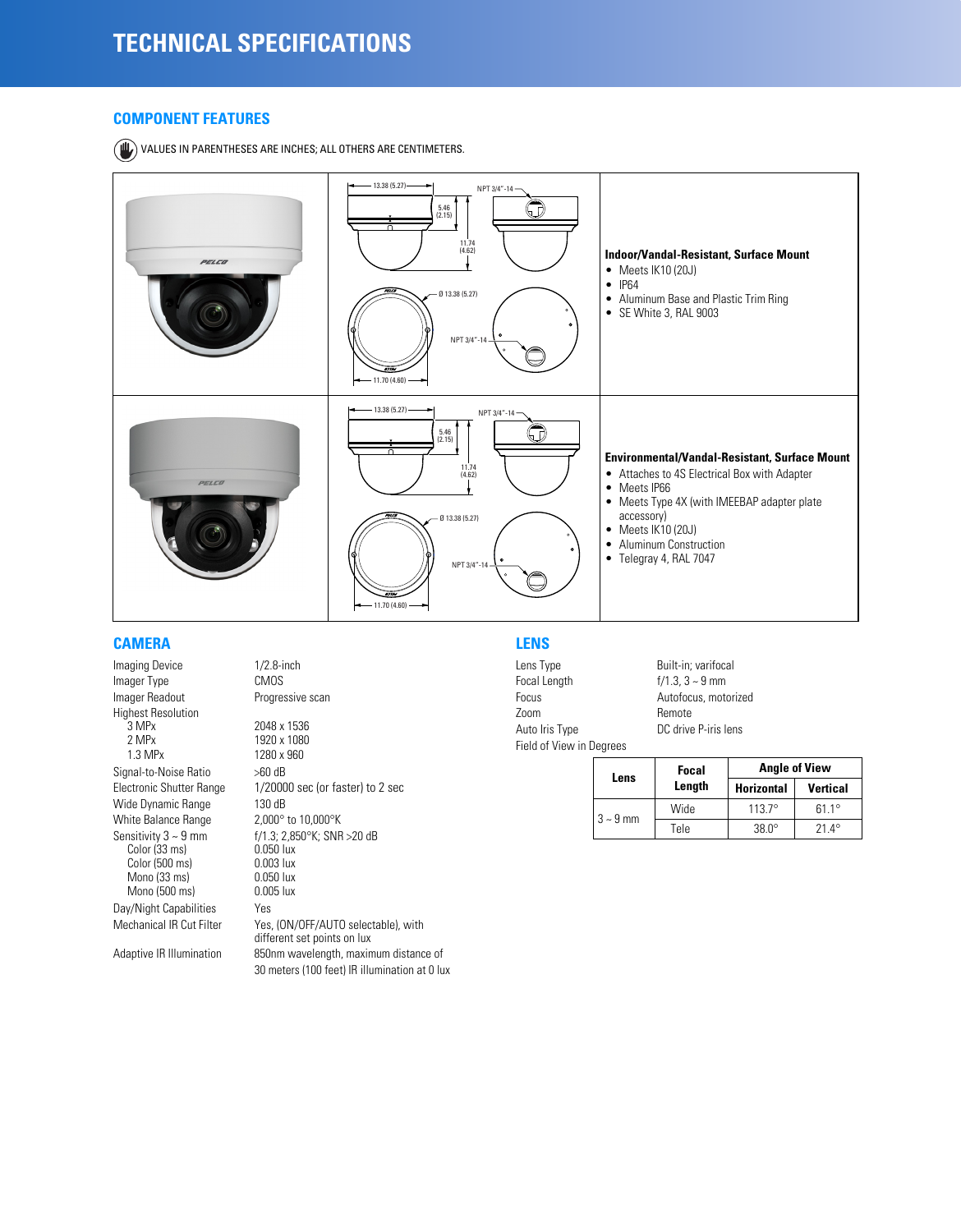## **TECHNICAL SPECIFICATIONS**

#### **AUDIO**

#### **MECHANICAL**

Dome Attenuation<br>Clear Pan/Tilt Adjustment Manual<br>Pan 355° Pan 355°<br>Tilt 75° Rotation

# $75^\circ$ <br>340°

#### **PHYSICAL**

Weight Shipping<br>
Indoor, Surface Mount 1020 qm (2.25 lb), Indoor, Surface Mount Environmental, Surface Mount 1020 gm (2.25 lb), Product Box Dimensions (approximate) 6.75 x 6.75 x 6.75 in.

#### **ENVIRONMENTAL**

Operating Temperature<br>Indoor/Vandal-Resistant Start-up Temperature Environmental With heater, –40°C (–40°F) Storage Temperature<br>Indoor and Environmental Operating Humidity<br>Indoor/Vandal-Resistant

#### **ELECTRICAL**

Power Consumption Up to 12 W nominal

Alarm

#### **NETWORK**

Users<br>Unicast

Streaming Bidirectional: full or half duplex Input/Output Line level/external microphone input; Single-ended, stereo, 1 Vp-p max. signal level Compression G.711 PCM 8 bit, 8 kHz mono at 64 kbit/s

 $f/0.0$  light loss

 $-10^{\circ}$  to 55°C (14° to 131°F)<sup>†</sup> Environmental  $-40^\circ$  to 55 $\degree$ C ( $-40^\circ$  to 131 $\degree$ F)<sup>+</sup>  $-10$ °C (14°F)

 $-40^\circ$  to 60°C ( $-40^\circ$  to 140°F)

Indoor/Vandal-Resistant 10 to 90%, RH noncondensing 0 to 90%, RH noncondensing Storage Humidity 20 to 80%, RH noncondensing Impact Resistance IK10 (20J) per IEC 62262 (environmental models)

Network Port RJ-45 connector for 100Base-TX Auto MDI/MDI-X Cable Type Cat5 or better for 100Base-TX Input Power PoE (IEEE 802.3af, Class 3), 24 VAC, 12 VDC Current Consumption 330 mA @ POE; 0.5 mA @ 24 VAC; 1A @ 12 VDC Local Storage SD, SDHC, SDXC

Unsupervised Detects open or closed alarm state<br>Input 5 VDC maximum, 0.5 mA maximum 5 VDC maximum, 0.5 mA maximum Relay Output  $\pm 350V$  VDC maximum,  $\pm 130$  mA maximum

Supported Protocols TCP/IP, UDP/IP (Unicast, Multicast IGMP), UPnP, DNS, DHCP, RTP, RTSP, NTP, IPv4, IPv6, SNMP v2c/v3, QoS, HTTP, HTTPS,SSH, SSL, SMTP, FTP, ARP, ICMP, and 802.1x (EAP)

Up to 20 simultaneous users depending on the resolution settings Multicast Unlimited users H.264 Security Access Password protected Software Interface Web browser view and setup

#### **VIDEO**

Video Streams **Independently configurable primary and** secondary streams plus service stream

Available Resolutions Two configurable streams as follows:

|                                | <b>Camera Model</b> |  |                                                                                                            | <b>MPx</b>                              | Width            | Height | <b>Aspect</b><br>Ratio |      |
|--------------------------------|---------------------|--|------------------------------------------------------------------------------------------------------------|-----------------------------------------|------------------|--------|------------------------|------|
|                                |                     |  | 3 MPx                                                                                                      |                                         | 1.9              | 1600   | 1200                   | 4:3  |
|                                |                     |  | 2 MPx                                                                                                      |                                         | 1.2              | 1280   | 960                    | 4:3  |
|                                |                     |  |                                                                                                            | 1,3                                     | 0.5              | 800    | 608                    | 4:3  |
|                                |                     |  |                                                                                                            | <b>MP<sub>x</sub></b>                   | 0.3              | 640    | 480                    | 4:3  |
|                                |                     |  |                                                                                                            |                                         | 0.08             | 320    | 240                    | 4:3  |
|                                |                     |  | 3 MPx and 2 MPx<br>1 MPx                                                                                   |                                         | 1080p            | 1920   | 1080                   | 16:9 |
|                                |                     |  |                                                                                                            |                                         | 720 <sub>p</sub> | 1280   | 720                    | 16:9 |
|                                |                     |  |                                                                                                            | 0.5                                     | 0.5              | 800    | 448                    | 16:9 |
|                                |                     |  |                                                                                                            | <b>MP<sub>x</sub></b>                   | 0.2              | 640    | 352                    | 16:9 |
|                                |                     |  |                                                                                                            |                                         | 0.06             | 320    | 176                    | 16:9 |
| Frame Rate                     |                     |  | Up to 60, 30, 25, 15, 12.5, 10, 5, 1 (depending<br>on the coding, resolution, and stream<br>configuration) |                                         |                  |        |                        |      |
| Video Encoding<br><b>MJPEG</b> |                     |  |                                                                                                            | H.264 High, Main, or Base profiles; and |                  |        |                        |      |
| <b>Bit Rate Control</b>        |                     |  | Constrained variable bit rate (CVBR) and                                                                   |                                         |                  |        |                        |      |

constant bit rate (CBR)

Service Stream JPEG stream; the JPEGs will be the same resolution as the primary stream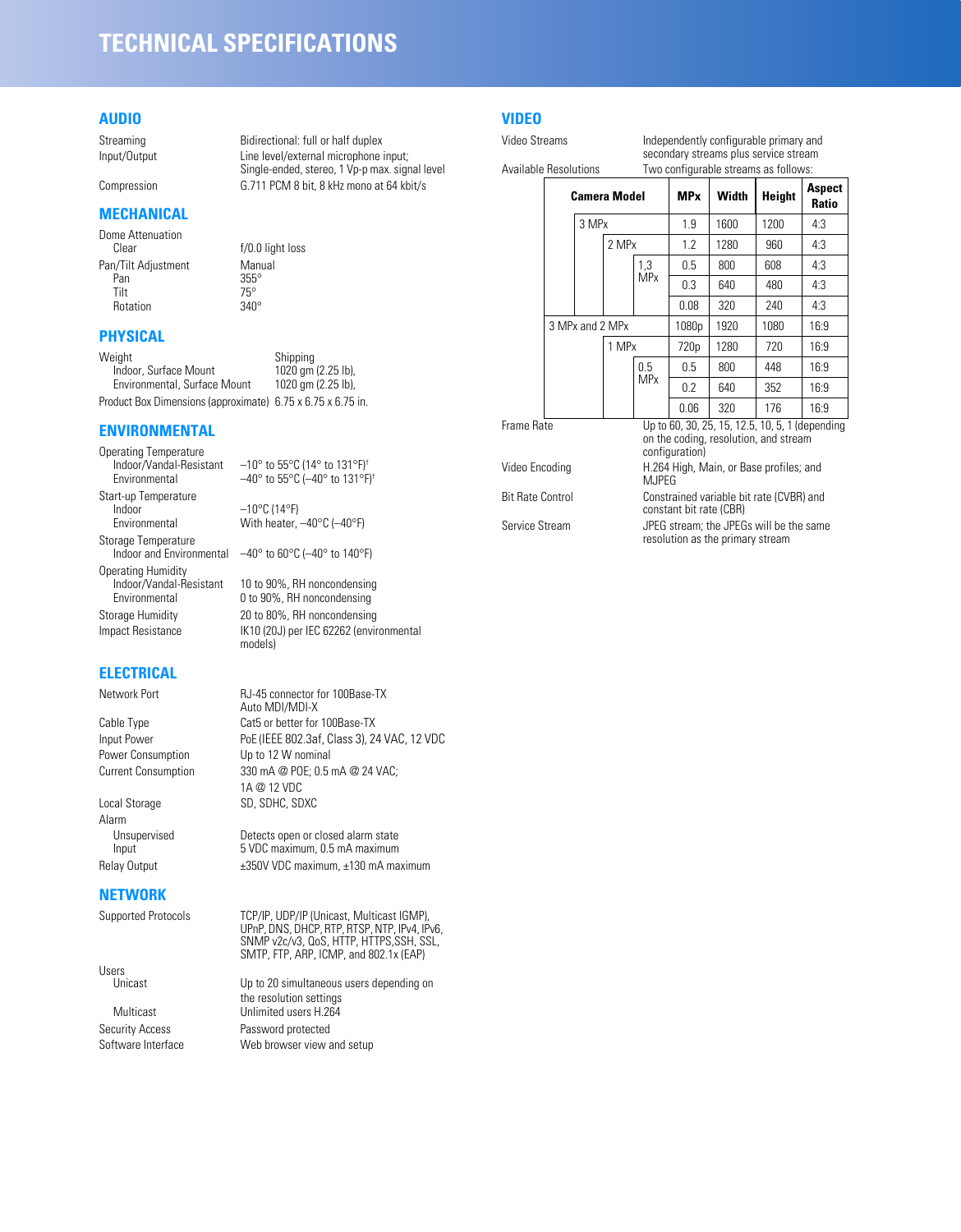## **TECHNICAL SPECIFICATIONS**

#### **MINIMUM SYSTEM REQUIREMENTS**

| Processor               | Intel <sup>®</sup> Core <sup>™</sup> i3 processor, 2.4 GHz                                                                                                            |
|-------------------------|-----------------------------------------------------------------------------------------------------------------------------------------------------------------------|
| <b>Operating System</b> | Microsoft <sup>®</sup> Windows <sup>®</sup> 7 (32- and 64-bit), or<br>DirectX®11, Windows XP Service Pack 3 with<br>DirectX 9.0c; or Mac® OS X 10.4 (or later)        |
| Memory                  | 4 GB RAM                                                                                                                                                              |
| Network Interface       | 100 megabits (or greater)                                                                                                                                             |
| Monitor                 | Minimum of 1024 x 768 resolution,<br>16- or 32-bit pixel color resolution                                                                                             |
| Web Browser             | Internet Explorer® 8.0 (or later) or Mozilla®<br>Firefox <sup>®</sup> 3.5 (or later); Internet Explorer 8.0 (or<br>later) is recommended for configuring<br>analytics |
| Media Player            | Pelco Media Player for Windows 7, XP, or<br>Vista; or QuickTime 7.6.4 for Mac OS X 10.4<br>(or later)                                                                 |

*pdn.pelco.com*Integration

#### **ANALYTICS**

Required Systems for Analytics Open API The Pelco API can transmit behavior alarm data to third-party applications, available at

**INTEGRATION**

| Pelco System Integration  | VideoXpert:                                |  |  |
|---------------------------|--------------------------------------------|--|--|
|                           | Endura 2.0 (or later);                     |  |  |
|                           | Digital Sentry 7.3 (or later)              |  |  |
|                           | DX4700/DX4800                              |  |  |
| Open API                  | Pelco API or ONVIF Profile S and Profile G |  |  |
| <b>Mobile Application</b> | Integrated with Pelco Mobile Application   |  |  |

#### **SOFTWARE FEATURES**

- Multilingual menus in user interface: Arabic, English, French, Italian, German, Korean, Spanish, Portuguese, Russian, Simplified Chinese, Turkish
- 16 window blanks, configurable in size
- Password protection
- Snapshot with same resolution as highest stream configured
- Text overlays for camera name, time, date, or custom text
- Image overlays

#### **CERTIFICATIONS/RATINGS\***

- CE (Class A)
- FCC (Class A)
- ICES-003 (Class A)
- UL/cUL Listed
- UL/IEC 60950-22 • KC
- RCM
- Meets Type 4X, IP66 rating (Environmental), and IK10 (vandal resistant)
- ONVIF Profile S and Profile G Conformant

\*At the time of this publication, certifications are pending. Consult the factory or www.pelco.com for the current status of certifications.

#### **RECOMMENDED MOUNTS**

| WMVE-SR    | Pendant mount, 1.5 in., NPT, outdoor,<br><b>RAL 7047</b> |
|------------|----------------------------------------------------------|
| WMVE-SW    | Pendant mount, 1.5 in., NPT, indoor,<br>RAL 9003         |
| IMEICM-1ER | Outdoor in-ceiling mount, RAL 7047                       |
| IMEICM-11  | Indoor in-ceiling mount, RAL 9003                        |
| IMEPMB-11  | Wall mount bracket, light duty, indoor,                  |
|            | <b>RAL 9003</b>                                          |

#### **OPTIONAL ACCESSORIES**

| PA101          | Pole adapter for use with WMVE-SR pendant<br>mount                    |
|----------------|-----------------------------------------------------------------------|
| IMEPM-1ER      | 1.5-inch NPT outdoor pendant adapter,                                 |
|                | <b>RAL 7047</b>                                                       |
| IMEPM-11       | 1.5-inch NPT indoor pendant adapter,                                  |
|                | RAL 9003                                                              |
| <b>IMEEBAP</b> | 4S electrical box adapter plate; required for<br>Type 4X installation |
| IMELD2-01      | Smoked lower dome (indoor)                                            |
| IMELD2-0ER     | Smoke lower dome (environmental)                                      |
|                |                                                                       |

#### **IMEPM-1I AND IMEPM-1ER PENDANT ADAPTER**



#### **IMEEBBAP 4S ELECTRICAL BOX ADAPTER**



#### **IMEICM-1I AND IMEICM-1ER IN-CEILING MOUNT**